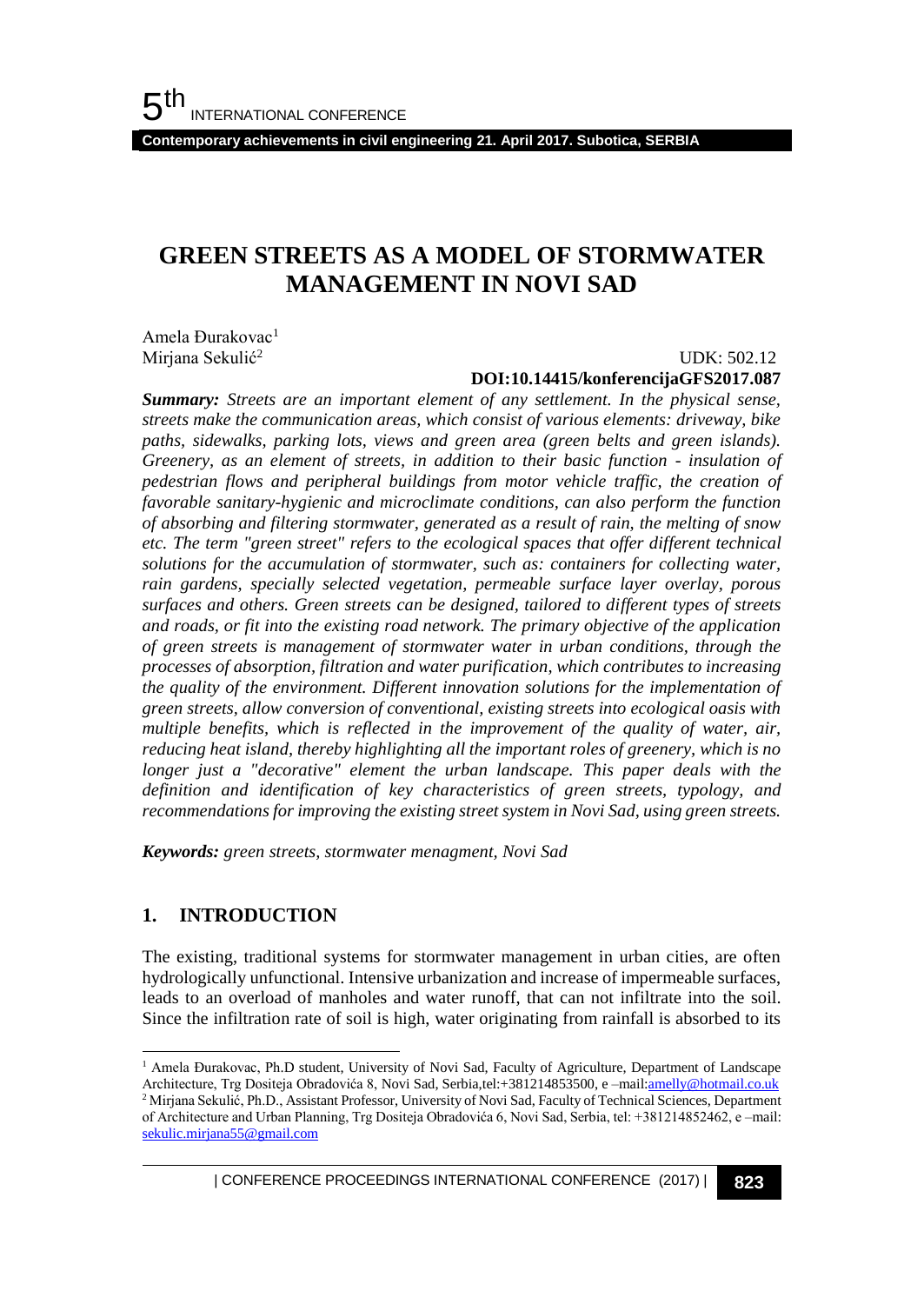maximum volume. One part of water evaporates into the atmosphere, while the rest is retained in the soil, ie. in the deeper layers.

A higher ratio of soils infiltration means less runoff and vice versa. Natural vegetation cover infiltrate into the soil in the amount of 25% of the water that falls on the surface, but only 10% of water flows from the surface, while 40% is the result of the atmosphere through evapotranspiration. In urban conditions with dominant impermeable surfaces, which can be defined as a physical barrier to the passage of water, or lack of infiltration into the soil, only 5% of the water originating from precipitation infiltrates into the soil, while 65% is part of the water runoff [1].

"Green Systems" that are nowadays increasingly applied, through the integration of stormwater treatment techniques, use natural processes and landscaping by creating areas that mimic nature, such as wetlands and buffer zones. The implementation of green systems, as natural measures to absorb, filter or purify stormwater before it discharges into receiving waters, is part of a strategy of stormwater management or Green Stormwater Solutions (GSS) which aims to reduce the negative impacts of pollution from stormwater runoff [2].

### **2. CURRENT CONDITION OF STORMWATER MANAGEMENT IN NOVI SAD**

Importance of drainage, as one of the direct impact on the stability of road construction as well as on safe traffic that monitors every road, is forgotten [3]. The amount of water that remains on the surface after a rainfall, represent runoff coefficient.

The speed and amount of runoff is influenced by many factors, such as soil type, the presence of impermeable surfaces, surface roughness, climatic factors (evaporation, transpiration), grass cover, transverse and longitudinal section of the street, etc. [4].

Streets are not designed for transferring large amounts of water and therefore, during the strong rainfall, landslides often occur in asphalt, curbs and even parts of buildings, which contributes to clogging drains, forming small obstacles on roads and runoff of rain water [5]. In the area of Novi Sad, a city sewage system is combined, with a common drain network for used water (household, industry) and stormwater.

Overload of sewage systems can leads to flooding of streets. Such acedental scenarios in Novi Sad could be observed in 2014. and 2015. year, when in one day fell from 30 to 60 liters of rain per square meter, which is generally the average rainfall for the whole month. Some examples of water retention on the streets of Novi Sad are given in figure 1.

Water that flows from paved surfaces in Novi Sad, is directed to the projected gutters or drains. From a small paved surfaces and narrow trails, water is most often focused on the surrounding lawns, folding curbs in the level of protection and gently leveling flat surfaces (min 0.50%, optimally 1% slope).

In addition to the gutters, an important element of interpretation of paths and roads are curbs. Their role is visual and physical separation of surface routes for pedestrians and vehicles, as well as bordering green areas.

The height of the curbs, and whether it will be a straight or lowered, depends on the method of directing storm water. Transverse and longitudinal profile of the street are the most important elements that affect the drainage paths.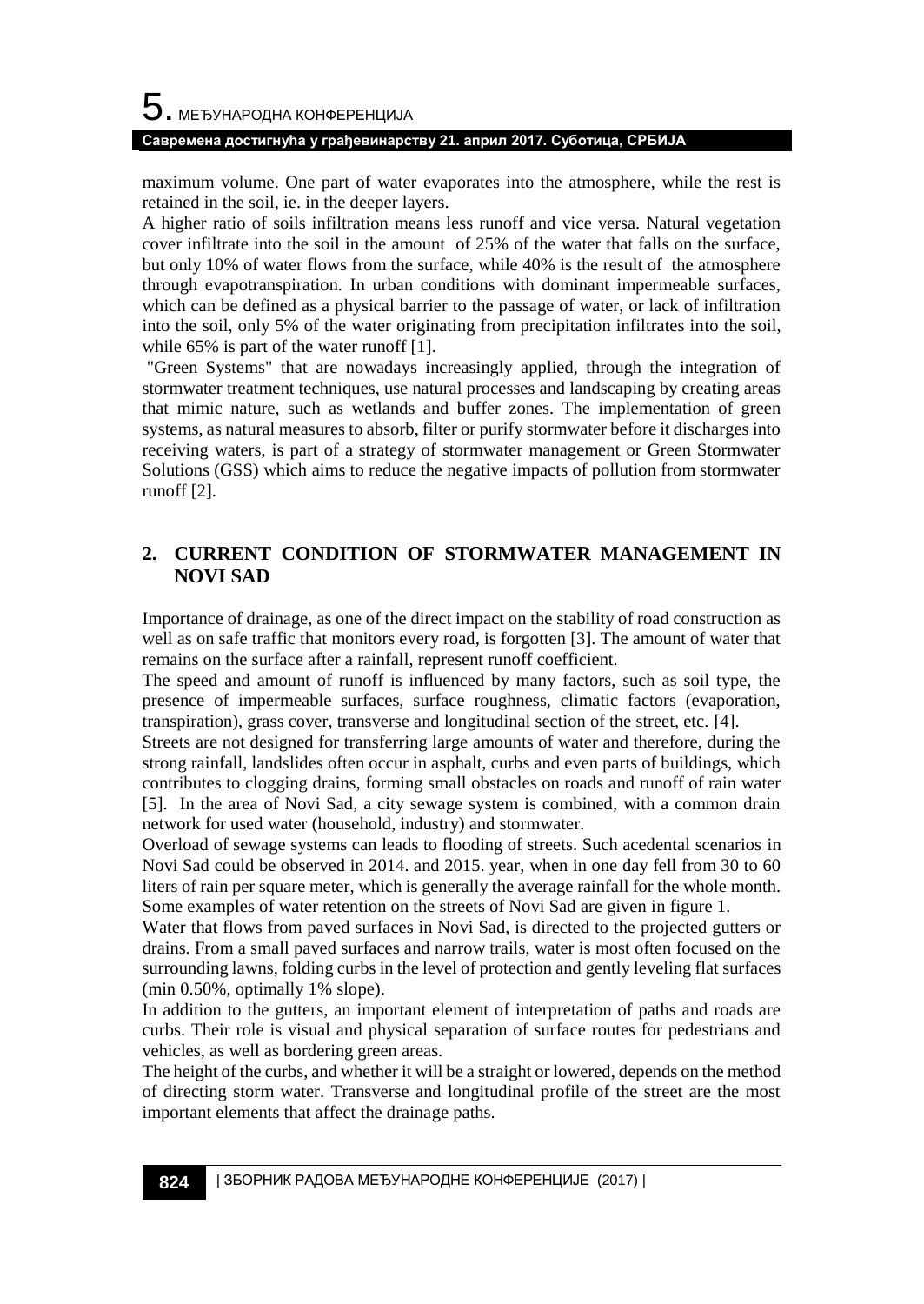

**Contemporary achievements in civil engineering 21. April 2017. Subotica, SERBIA**



*Figure 1. Photos after heavy rains, May 2015; Kornelija Stankovića Street; Oslobođenja Boulevard; Partizanska street;Filipa Filipovića street.*

Rainwater flowing out of the gutter with residential facilities, is directed to green areas and lawns. Manholes along the curbs are used to recieve water that flows from the surface of roads and trails, but in some locations in Novi Sad there is a problem of water retention and flooding after rainfall of higher intensity.



*Figure 2. Manholes along the road: Europe Boulevard; Janka Čmelika Street*



*Figure 3. Rigole: longitudinally along a residential street (Cankareva street); Stage center transverse (Janka Čmelika street); grid (right) -Olga Petrov Street*

### **3. GREEN STREETS AND STORMWATER MANAGMENT**

Green Streets as part of the BMP (best menagment practice) represent a sub-category of higher priciples and management system called "green infrastructure" [6]. Green infrastructure uses vegetation, land and natural processes for water management, thereby creating a healthier urban environment. At the level of the city or state, green infrastructure refers to natural areas that provide habitat, flood protection, cleaner air and cleaner water. At the neighborhood level, or specific locations, green infrastructure refers to stormvater systems for water management, that imitate natural absorption and storage of water. City of Portland, as one of the leaders in the application of green street green systems defines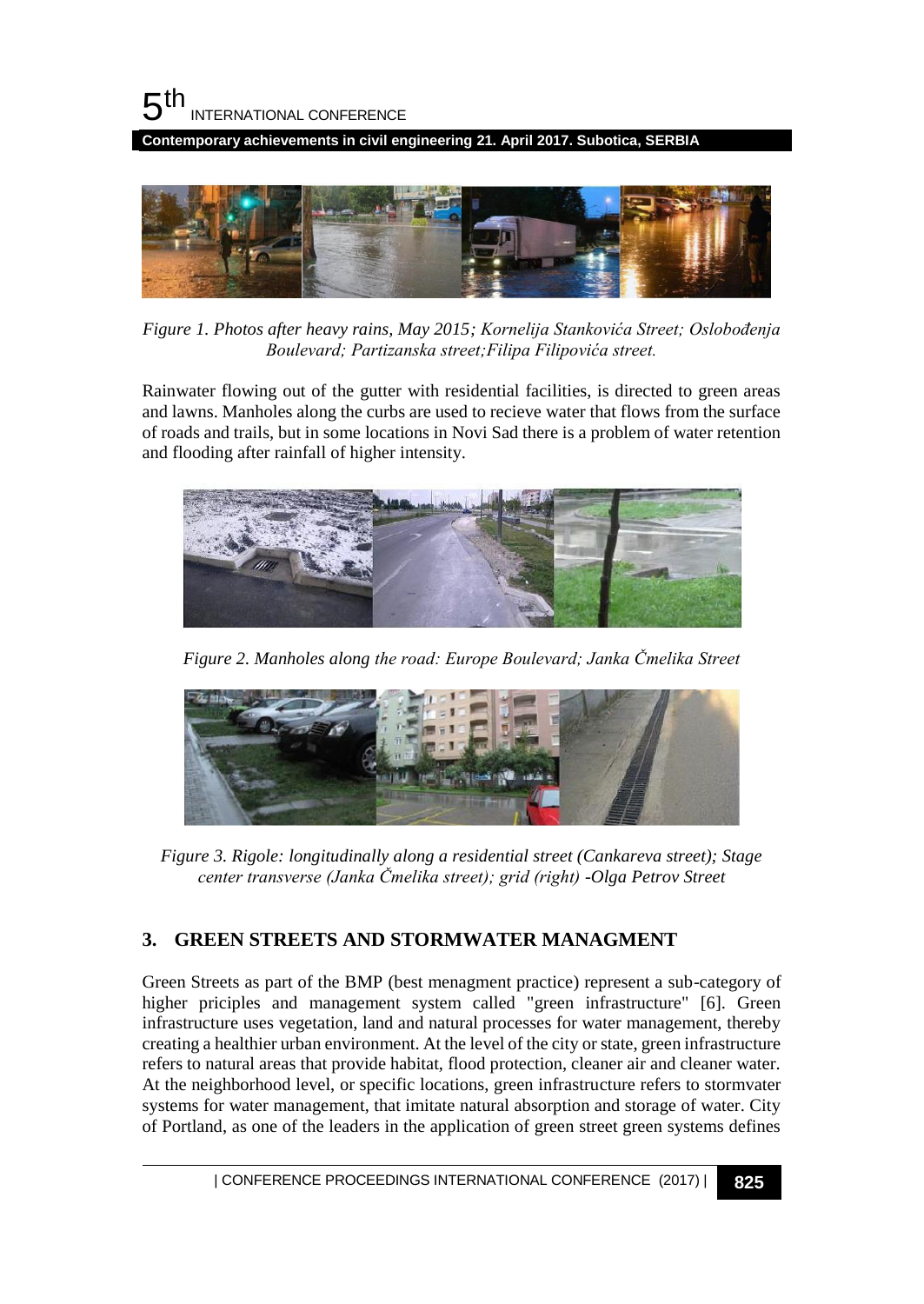# $\mathbf 5$ . међународна конференција

#### **Савремена достигнућа у грађевинарству 21. април 2017. Суботица, СРБИЈА**

green streets as landscaped streetside planters or swales that capture stormwater runoff and allow it to soak into the ground as soil and vegetation filter pollutants. Green street consider rain as a valuable resource, not as a waste and are mostly implemented to be visible components of the infrastructure. Instead of the term "green street", often in the literature and practice green streets are also defined as "complete streets" or "sustainable streets" [7].

Beginning at the late 1990s, the city of Portland has begun a study on the improvement of the city in the management stormwater, in order to find solutions to its infiltration into the ground before it reaches the sewer system. By 2008, thanks to the campaign "From gray to green", urban landscape of Portland, contained more than 20,000 square meters of vegetation whose role was to manage rain runoff [8]. Many other cities in America have begun to follow the example of Portland in the implementation of this system, and of some European countries, program of stormwater management is applied in the UK, France, Sweden, Denmark, Germany, the Netherlands and many others.

The European Water Framework Directive 2000/60/EC and the European Directive on flood risks 2007/60/EC have set high standards on both issues. Urban StormWater Management (USWM) is an important issue in Europe both for the improvement of water bodies' ecological status and for flood protection. The European Water Framework Directive 2000/60/EC and the European Directive on flood risks 2007/60/EC have set high standards on both issues [9].

The role of plants to purify the air, mitigatethe effects of heat as well as reduce energy needs, has long been known. Its ability to absorb water in large quantities is underestimated and underused. Many studies have shown that use of green areas can help mitigate runoff in a very cost-effective way [10].

Especially in cities, trees can largely control surface water runoff caused by heavy rains, like mini reservoirs. Rain gardens, for example as part of the green street can infiltrate 30% more water than regular lawn [11]. Green streets can manage stormwater on public roads, residential areas, alleys or other parts of the city [12].

Elements of green street consists of containers for collecting water, rain gardens, specially selected vegetation, permeable surface layer, permeable soil, and others. Green streets as a system can be applied to public and private areas, at the level of the garden, street, block, city as well as the state.

### **4. ANATOMY OF GREEN STREETS: STREET DESIGN ELEMENTS FOR STORMWATER MENAGMENT**

When it comes to green street design, the most innovative solutions are offered by the mentioned Portland city. The new Portland urban planning, indicates that the streets in the city center, despite the large urban demands can retrofit, not only for stormwater runoff, but also for the care and preservation of living space of a new pedestrian street plan, for which the city of Portland received national and international recognition [13]. This adaptable plan includes a variety of green spaces and alternative modes of transport. In conventional street design, stormwater runoff is directed into pipes. With green streets, runoff is directed into landscaped areas, captured and absorbed into the ground as plants and soil filter pollutants [14].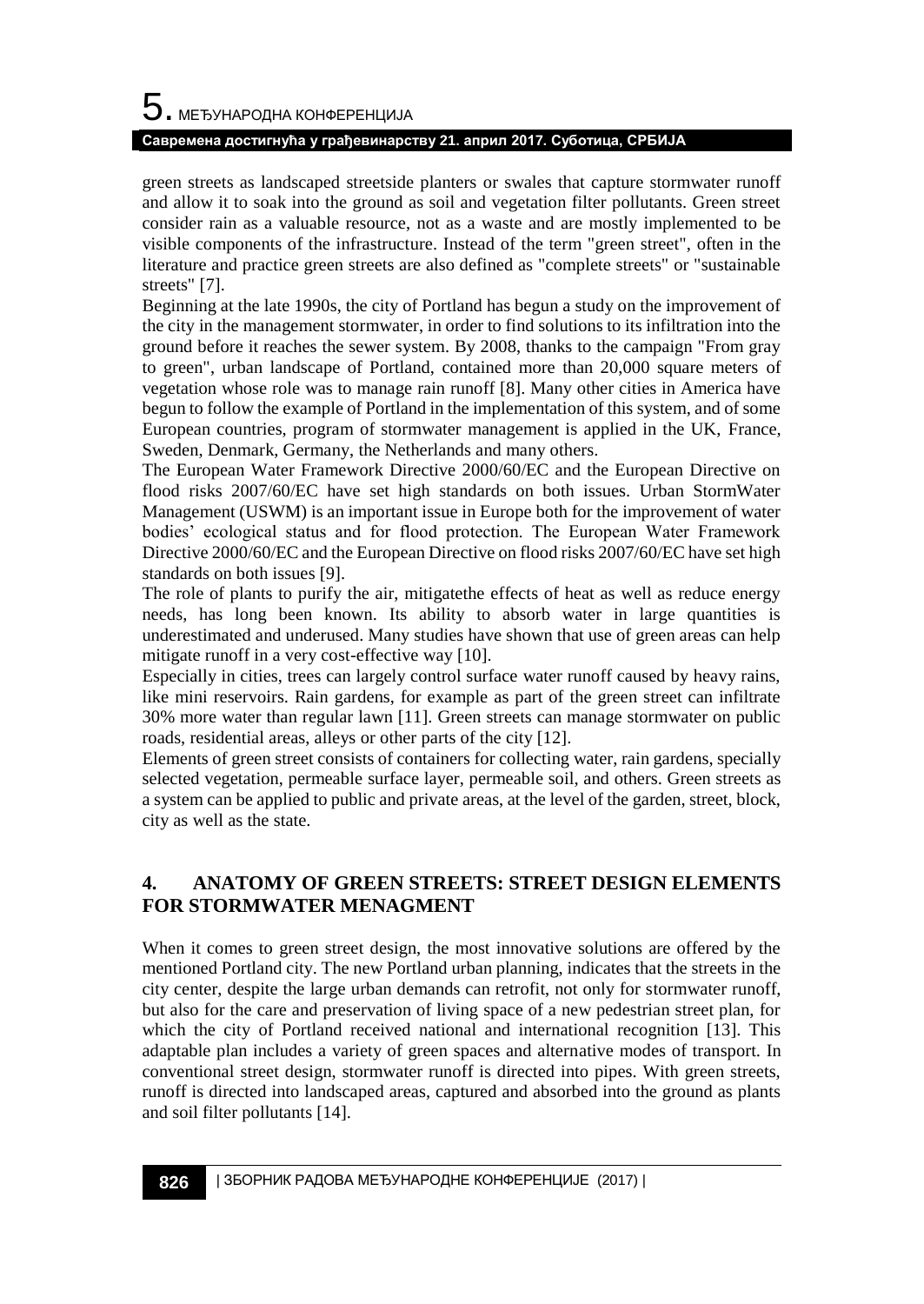#### 5 th INTERNATIONAL CONFERENCE **Contemporary achievements in civil engineering 21. April 2017. Subotica, SERBIA**

Green streets consists of many design elements. They may differ in shape and space requirements depending on their purpose, but all provide stormwater benefits. In order for successful planning, this systems must be well planned and designed. The positive side of green streets are that they are environmentally friendly, can be applied everywhere, they are economic and specify all the important roles of greenery, which is not only "decorative" element of the urban landscape. In addition to the characteristics of the buffer zone, green schemes have a role in increasing road safety, considering it to form a calm image of the landscape and direct the driver to concentrate on traffic [15].

### **4.1. FLOW-TROUGH-PLANTERS**

Planters are narrow, flat-bottomed, often rectangular, landscape areas used to treat stormwater runoff [15,16]. They belong to bioretention systems, and their main characteristics vertical side walls. They can be set to or above ground level. Platner are filled with gravel, soil and vegetation, and usually do not infiltrate water. Their role is temporary storage of stormwater on top of the soil and filtering pollutants with gradual passage of water through the planter. Excess water is collected in a perforated pipe at the bottom of the planter and leads to transmission (sewage) systems. Planter may be different shapes and sizes and are made of stone, concrete, brick or wood. Narrow, residential streets and parking lots where space is often limited, are best places for their implementation because they can fit into existing utilities, trees, furniture, etc. They often have a curb opening that directs runoff from the street into the planter [16].

### **4.2. VEGETATED SWALES**

Vegetated swales are usually narrow, shallow landscaped depressions with a slight longitudinal slope. Water that flows through a vegetated swale, it is slowed by the interaction with plants and soil, allowing sediments and associated pollutants to settle out [16]. Most frequently are applied along the streets and parking lots with a steeper conditions up to 5% longitudinal slope. The greater the surface depression is, the more quantitative and higher retention and filtration of water is. The vegetation that can be applied in these depressions are mostly ornamental grasses, rushes, shrubs and ground covers. In urban conditions the best places for implementation can along the streets with the broad cross-section (boulevards) or medians, and center lanes. If the soil has poor infiltration capacity, the design of vegetated swale can contain underground pipes.

### **4.3. STORMWATER CURB EXTENSION**

The role of curbs as a supporting element of roads, is visual and physical separation of areas intended for motor vehicles of trails for pedestrians and cyclists. In a system of green streets, the role of curbs completely changes its character. Curbs extensions (ie. stormwater curbs) have a function as stormwater facility, while still providing traffic calming. They are enclosed by a curb on the street side, which has openings, called "curb cuts". Curb extensions can be implemented in a variety of land uses from low-density residential streets to highly urbanized commercial streetscapes [17,18]. Curb extensions can be fitted into the existing infrastructure with minimal investment.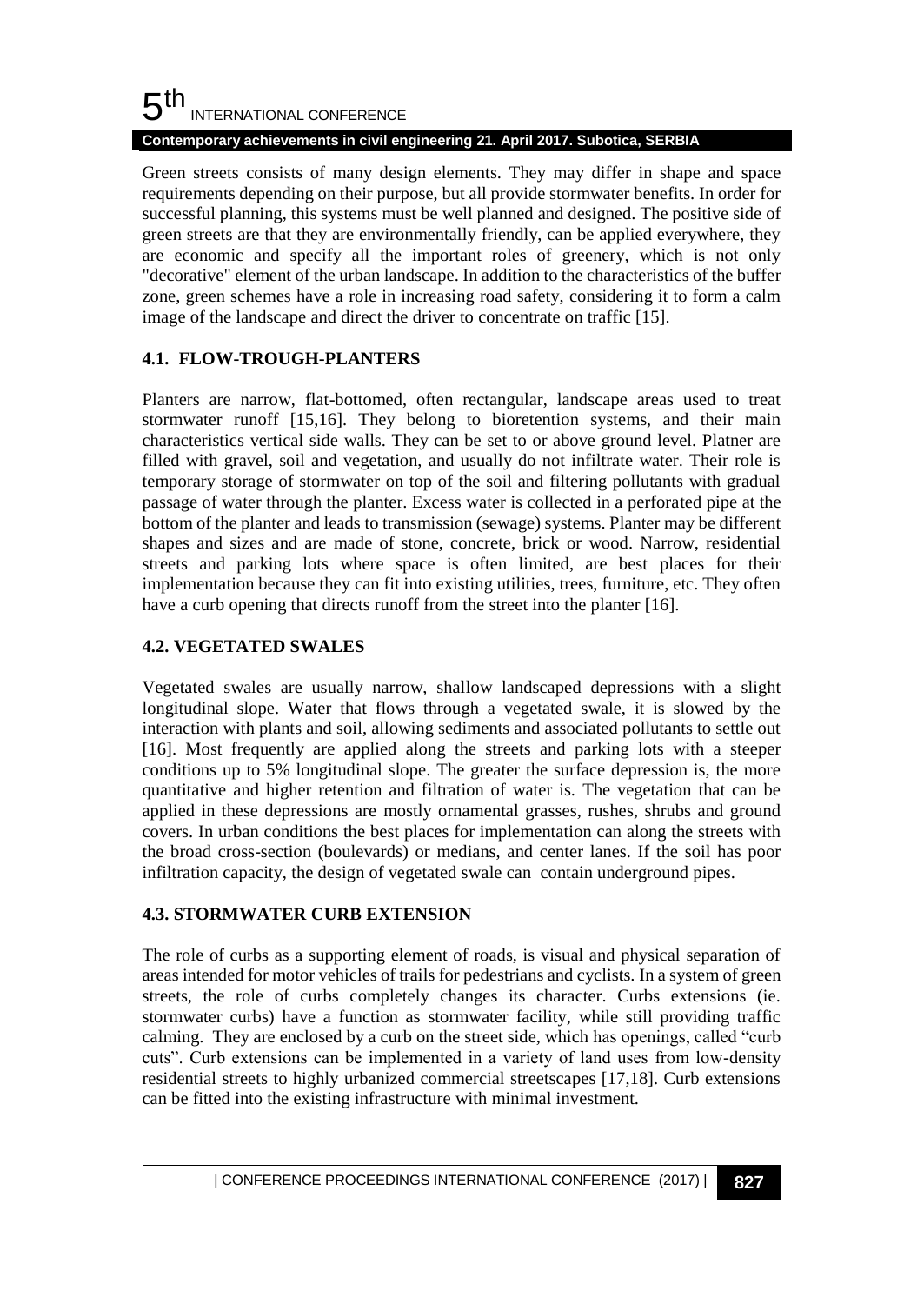**Савремена достигнућа у грађевинарству 21. април 2017. Суботица, СРБИЈА**



*Figure 4. Above: Flow-trough planters, cross-section and examples in Portland Right: an open curbs are the main features of the system for stormwater management. Implementation of these small changes, can significantly reduce water runoff. Below: Vegetated swale, cross-section and examples in Portland.*

### **4.4. RAIN GARDENS**

As one of the most applied elements of sustainable stormwater management, rain gardens have an important role in the infiltration of water into the soil, and removing heavy metals and other pollutants from contaminated water [17,18]. That is why they are often called "mini detoxifiers". In these functions, rain gardens use chemical, biological and physical properties of plants and soil, which is why the selection of plants for rain gardens of great significance [19].



*Figure 5. Above: Curb extension, cross-section and examples in Portland*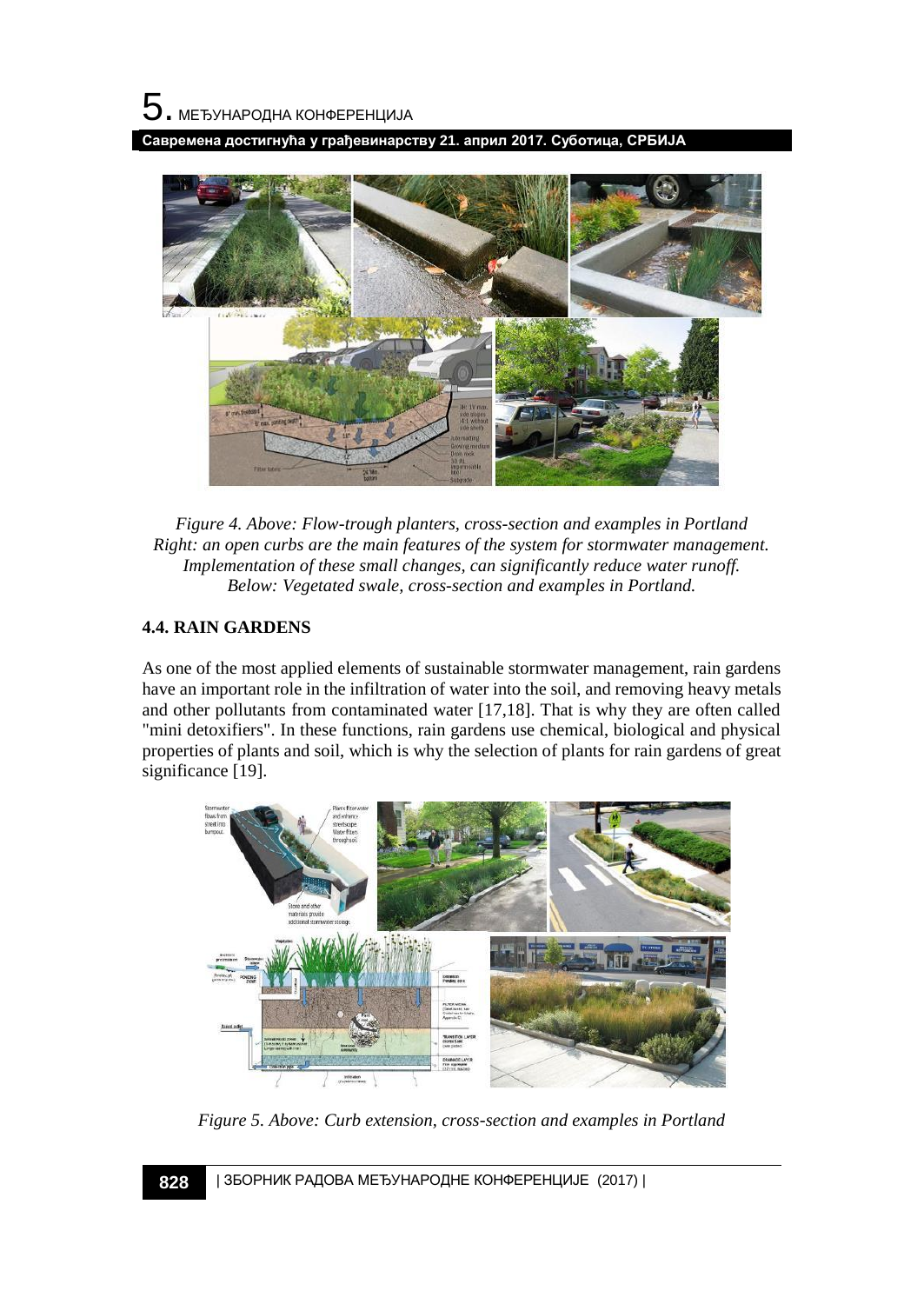#### 5 th INTERNATIONAL CONFERENCE

### **Contemporary achievements in civil engineering 21. April 2017. Subotica, SERBIA**

#### *Below: Rain gardens, cross-section and examples in urban areas.*

Rain gardens are not wetlands, but they are designed to periodically be under water, therefore plants that thrive in such conditions like wetlands, would be unable to survive in rain gardens. When choosing plants for rain gardens, priority is given to native plants that are adapted to drought conditions and occasional rain as well as intense flooding. Surface of rain garden should absorb 70-85% of the water that enters through the rain to the ground, temporarily retained and filtered [20].

Rain gardens are taking shape in the form of mild depression, in order to accommodate a greater amount of water infiltrated into the soil. Except in private gardens, there is an increase use of these systems in urban conditions. Also, as a part of green streets, often applied elements, are permeable materials that allow rainwater to pass through their surface layer, and also accumulate harmful metals from the roads.

More often, permeable materials are use separatelly, as part of LID practices which describes approaches to planning and design of stormwater drainage with the practices of sustainable management of rain runoff.

### **5. IMPLEMENTATION OF GREEN STREETS ELEMENTS IN NOVI SAD - PROPOSALS FOR PLANNING AND RECONSTRUCTION OF EXISTING STREETS**

In urban areas there is not enough space to set aside extensive green belts that will carry out the function of treating stormwater, as a "buffer" zone. Also, applied vegetation in these systems must be characterized by the ability to adapt quickly and develop in conditions which are often not the most encouraging. It follows, that finding space for the collection and stormwater management, may be a big challenge.

However, there are several options for the design od green streets elements, that Novi Sad can adopt even in the streets with little space. The key to creative thinking in finding a space that can be multipurpose, primarily requires an integrated approach, a detailed study of the natural and urban environmental conditions, as well as planners, designers and departments for water management cooperation, in order to find a balance between the stormwater management and street system design.

Residential areas (urban blocks) offer the greatest potential for the application of green streets, in the reconstruction of the street and initial planning. The application of green system is the easiest in areas where they are already present elements of the landscape (green bars, islands).

Elements of Green Street will find application in the newly designed streets, where the placement of underground installations facilities, is planned from the start. For streets with the existing utility of infrastructure, strategic analysis is required. Knowing that in Novi Sad there are areas where flooding occurs, the application of these systems could reduce the negative consequences of such rain events.

At the reconstruction of the existing streets, primarily is necessary to locate potential sites for "treatment" by identifying areas during heavy rainfall which are often flooded. Also, it is necessary to carry out street typology, based on the disposition, longitudinal and cross section, length, width, frequency, its importance, the functionality, presence of greenery, position, spatial design, presence of information etc. The next step would be analysis of groundwater, installation and infiltration capacity of the soil and finally, sizing system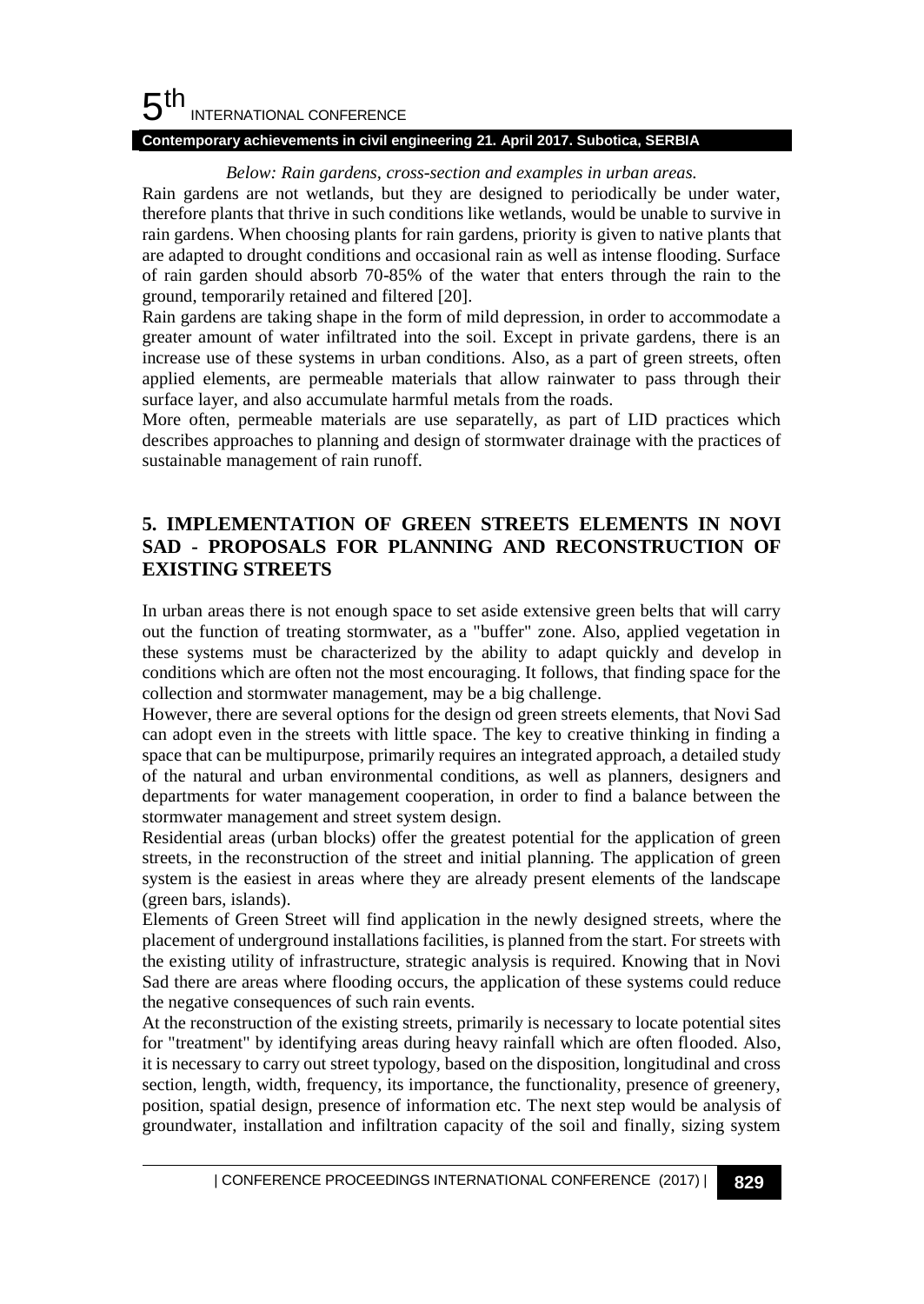## $\mathbf 5$ . међународна конференција **Савремена достигнућа у грађевинарству 21. април 2017. Суботица, СРБИЈА**

with a catchment area (site acceptance of water), as well as indigenous plant materials, and indigenous plant materials, which will be applied in these systems. In the newly designed streets, the planning system to manage stormwater should be done at the same time with the street network planning, installations and construction of underground facilities. Solutions of green street design will be successful if their ultimate goal, which is to maintain the natural cycle of water circulation in the city, is achieved.



*Figure 6. Some options for implementation of Green streets elements in Novi Sad: landscape median in residental streets and streets with high-density; along parking zones; in residental streets-sidewalks; between travel lanes and the side walk zone.*

### **5. CONCLUSION**

Implementation of Green Street elements on existing roads, acquired and planned urban core requirements, while meeting traffic and infrastructure demands, in an urban environment is a very complex task.

The practice of introducing sustainable, green system should be in addition to its primary role, the management of stormwater, and also to meet other functions of a street such as public transport, parking spaces, bicycle transport, pedestrians, access to buildings and other facilities. The solution method for the collection, treatment and disposal of stormwater in Novi Sad, while respecting the conditions for the release of waste water into the sewage system, it should be aimed at preventing the ordinary and accidental flooding and pollution of ground and surface waters. Stormwater from streets, terraces and other impervious surfaces should be clean-up to the level of quality that requires the recipient. Only such approach can provide and guarantee that pollution of ground and surface water will be mitigated.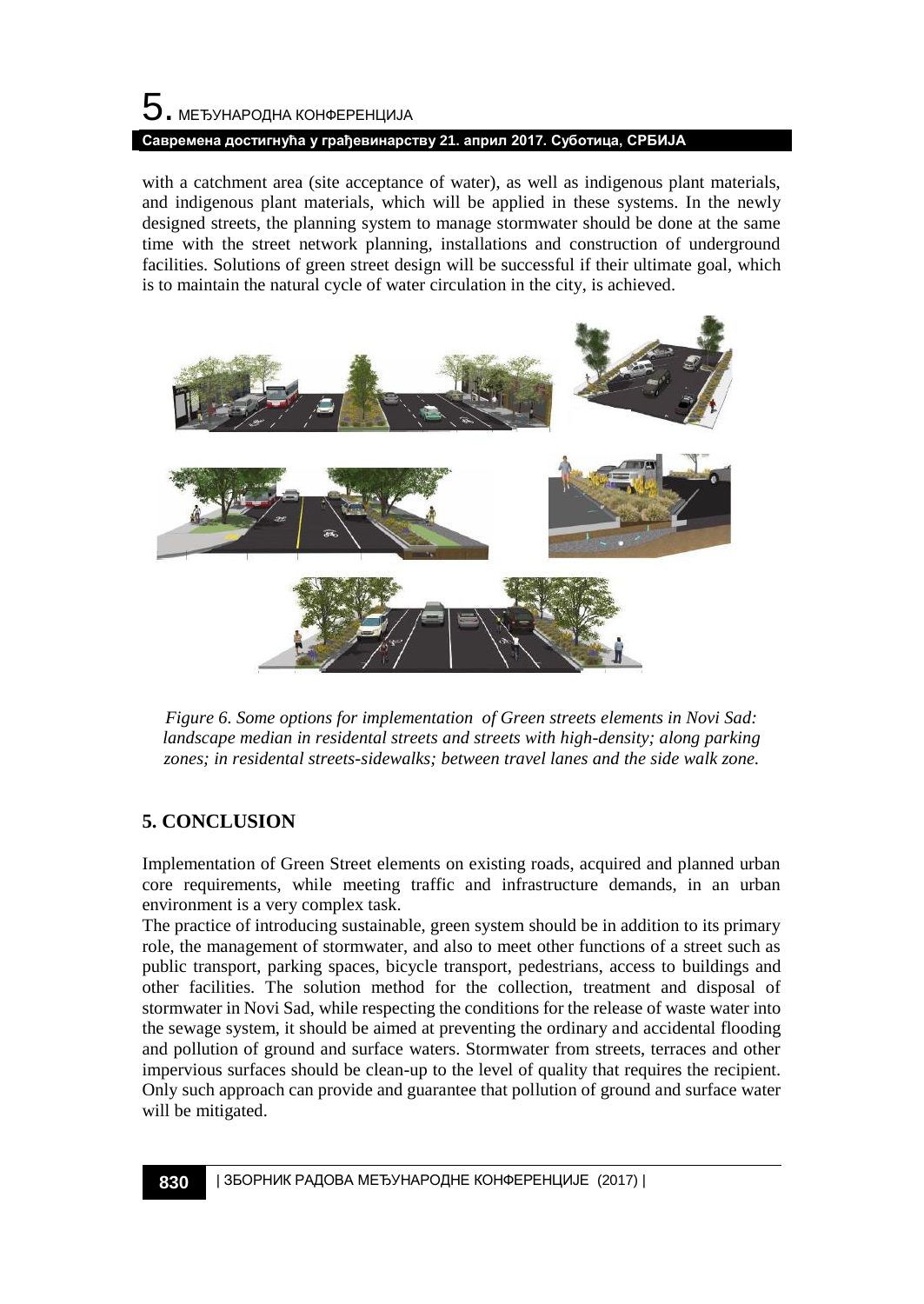#### 5 th INTERNATIONAL CONFERENCE

### **Contemporary achievements in civil engineering 21. April 2017. Subotica, SERBIA**

The adoption of some solutions and practices from other countries, can improve the existing approach to solving the problem of drainage of rain water in Novi Sad in urban conditions. By making recommendations and draft legislation, adapted to local conditions and needs, modern systems for controlling the quantity and quality of runoff rain could be introduced as standard practice. Novi Sad can develop a sustainable program for the stormwater management, not only at locall, but also urban and regional level, that would prevent periodic spills of sewage during heavy rains, and at the same time improve greenery in the city.

### **REFERENCES**

- [1] Hinman, C.: Low impact development. *Technical guidance manual for Puget Sound*. Puget Sound Action Team and Washington State University Pierce County Extension, **2005**.
- [2] U.S. Environmental Protection Agency: *Stormwater to street trees*. U.S. Environmental Protection Agency, Washington, **2013**.
- [3] Booth, D. B.: Urbanization and the natural drainage system-impacts, solutions, and prognoses, *The northwest enviromental journal*, **1991.**,vol.7, No 1, pp. 93-118.
- [4] Žugaj, R.: *Hidrologija*. Rudarsko-geološki-naftni fakultet, Zagreb, **2000**.
- [5] Despotović, J.: *Kanalisanje kišnih voda*. Građevinski fakultet Univerziteta, **2009**.
- [6] Wise, S.: Green infrastructure rising. *Planning*, **2008.**, 74(8), p.p. 14-19.
- [7] Dill, J., Neal, M., Shandas, V., Luhr, G., Adkins, A., Lund, D.:*Demonstrating the benefits of green streets for active aging: final report to EPA*. Portland, OR: Centre of Urban Studies, Portland State University, **2010**.
- [8] Mciwem, C., Celeste Morgan, B. A.: Water-sensitive urban design: opportunities for the UK. *Proceedings of the Institution of Civil Engineers*, **2013**., 166(2), p.65.
- [9] Chouli, E., Deutsch, J.: Urban storm water management in Europe: What are the costs and who should pay. *11th International Conference on Urban Drainage* ,Vol. 31, **2008.**, August, p.p. 1-10.
- [10] Nevue Ngan A.: *San Mateo county custainable green streets and parking lots design guidebook*. San Meteo water pollution program, San Meteo, **2009**.
- [11] Dunnett N., Clayden A.: Rain Gardens: Managing Water Sustainably in the Garden and Designed Landscape. Timber Press, Portland, **2007**.
- [12] Echols S., Pennypacker E.: *Artful Rainwater Design: Creative Ways to Manage Stormwater*. Island Press, Washington, **2015**.
- [13] Dill, J., Neal, M., Shandas, V., Luhr, G., Adkins, A., Lund, D.: *Demonstrating the benefits of green streets for active aging: final report to EPA*, Portland, OR: Centre of Urban Studies, Portland State University, **2010**.
- [14] Engineers, K. C., Planning, L. T.: Portland: *Gateway green streets master plan*. Portland Development Commission,Portland, **2008.**
- [15] Elkin, D.: Portland's green streets: lessons learned retrofitting our urban watersheds. *Low Impact Development for Urban Ecosystem and Habitat Protection*, **2009.**, p.p. 1-9.
- [16] Water, M.: *WSUD Engineering Procedures*, CSIRO, Melbourne, **2005**.
- [17] [https://www.iowaeconomicdevelopment.com/userdocs/programs/IowaGreenStreets](https://www.iowaeconomicdevelopment.com/userdocs/programs/IowaGreenStreetsCriteria.pdf) [Criteria.pdf](https://www.iowaeconomicdevelopment.com/userdocs/programs/IowaGreenStreetsCriteria.pdf) , downloaded 01.03.2017.